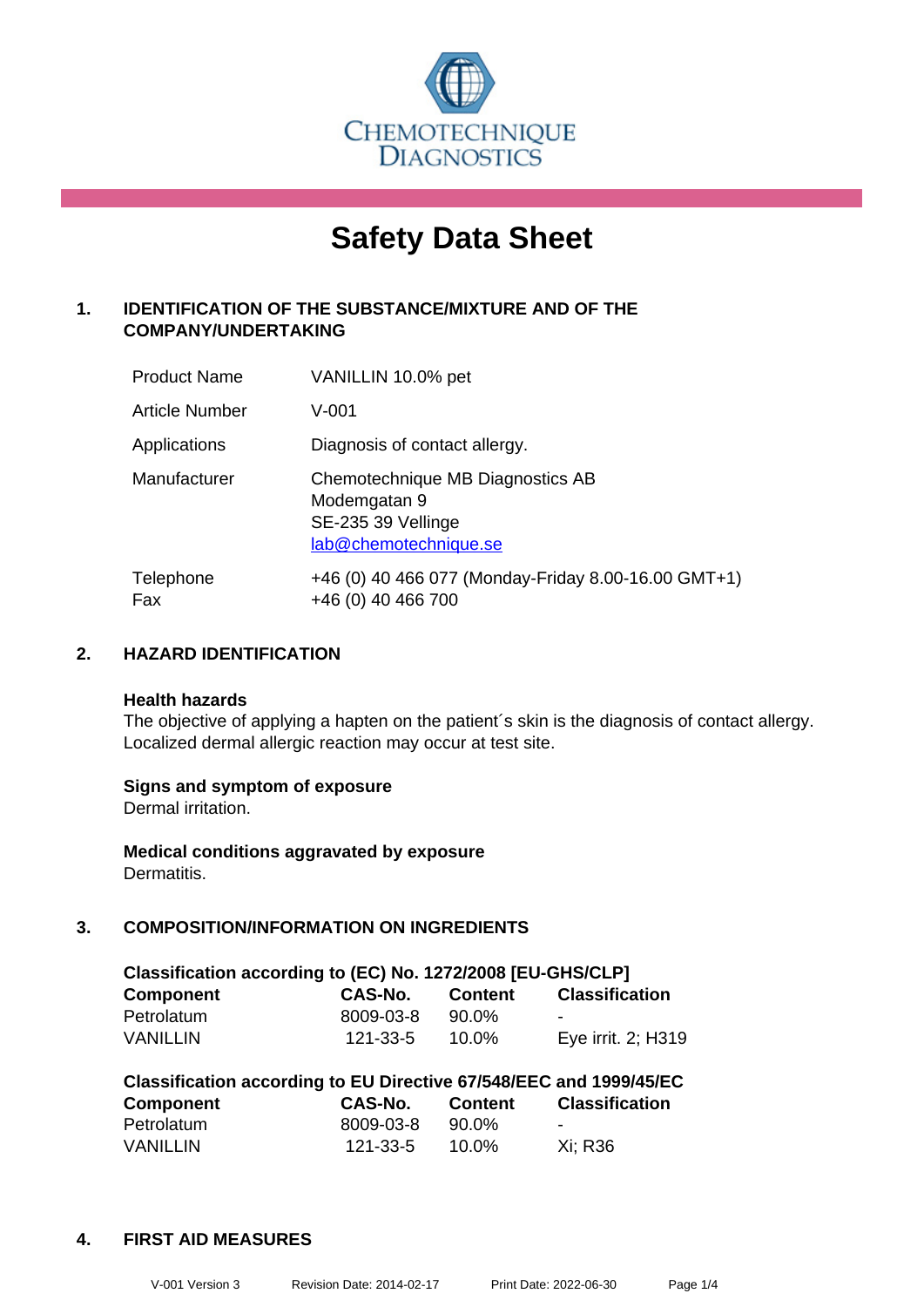#### **Emergency and first aid procedures**

Obtain medical attention.

# **5. FIRE-FIGHTING MEASURES\***

#### **Suitable extinguish media**

CO2, powder or water spray. Fight larger fires with water spray or alcohol resistant foam.

#### **For safety reasons unsuitable extinguishing agents** Water with full jet.

**Special protective equipment for fire-fighters** Wear self-contained respiratory protective device. Wear fully protective suit.

\*Data is shown for petrolatum only

#### **6. ACCIDENTAL RELEASES MEASURES**

**Steps to be taken if material is released or spilled** Contain and place in a closed container.

#### **7. HANDLING AND STORAGE**

**Precautions to be taken in handling and storage** Store dark at 5-8°C. Avoid extended exposure to light. FOR EXTERNAL USE ONLY.

#### **8. EXPOSURE CONTROLS/PERSONAL PROTECTION**

**Respiratory protection** Not required.

**Ventilation**

Local exhaust.

**Protective gloves** Disposal gloves.

#### **Eye protection**

Not required with normal use.

#### **Work/Hygienic practices**

Wash hands after each use.

#### **9. PHYSICAL AND CHEMICAL PROPERTIES**

Appearance White Semi Solid Odour **Odourless** 

Melting point\* 50-55° C Boiling point\* No data available Flash point\* >100°C Self ignition\* Product does not self ignite.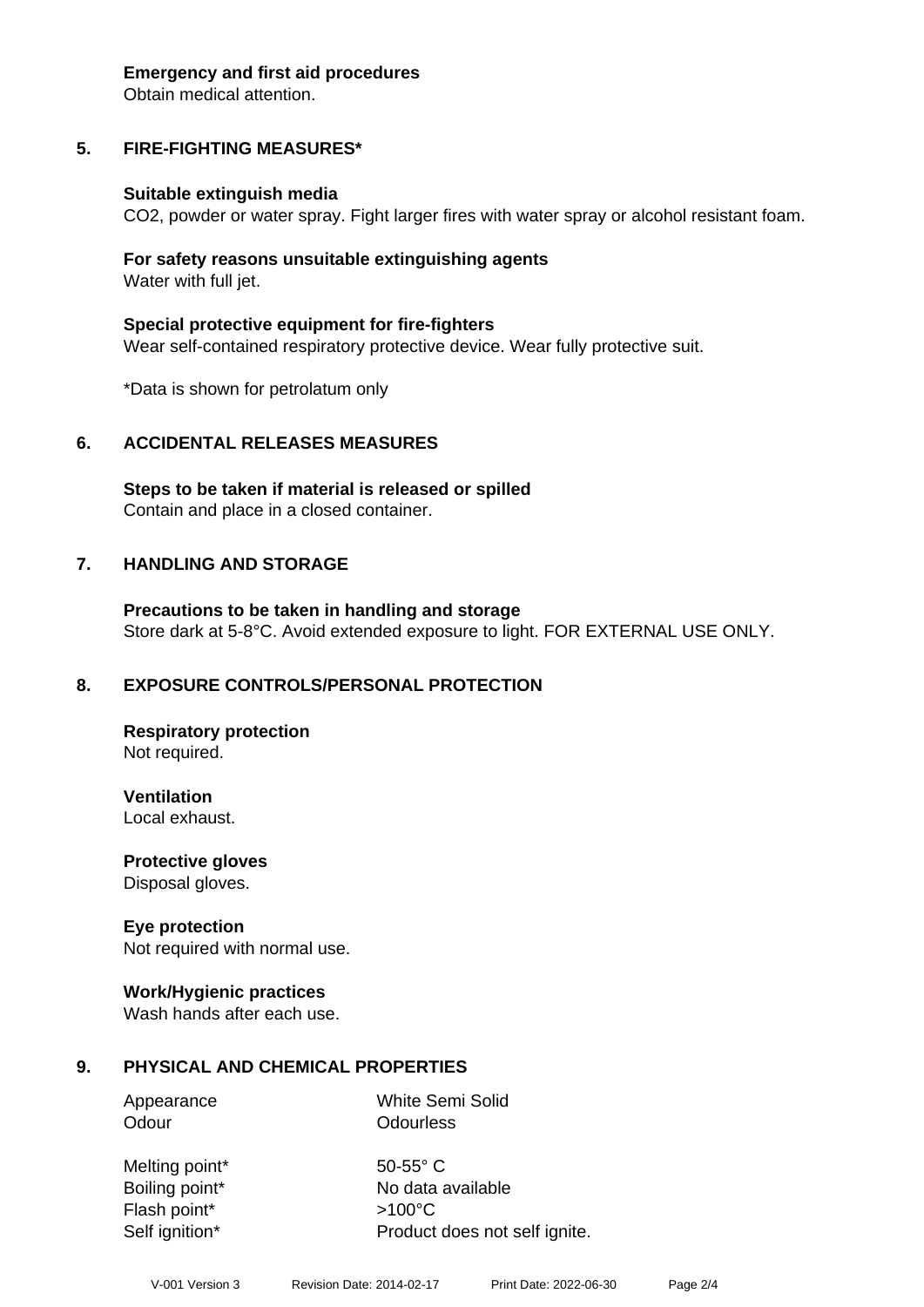Density\* No data available. Solubility in/Miscibility with Water\*

Danger of explosion\* Product does not present an explosion hazard. Insoluble

\*Data is shown for petrolatum only

# **10. STABILITY AND REACTIVITY**

#### **Incompability**

May react with strong oxidizing agents.

#### **Stability**

Stable at recommended storage conditions.

#### **Hazardous byproducts**

Combustion may generate CO, CO2 and other oxides.

# **Hazardous polymerization**

Will not occur.

# **11. TOXICOLOGICAL INFORMATION**

No data available.

# **12. ECOLOGICAL INFORMATION**

No data available.

#### **13. DISPOSAL CONSIDERATIONS**

**Waste disposal method** Comply with federal, state/provincial and local regulation.

#### **14. TRANSPORT INFORMATION**

Not dangerous goods.

#### **15. REGULATORY INFORMATION**

The classification is according to the latest editions of the EU lists, and extended by company and literature data.

# **16. OTHER INFORMATION**

#### **Text of H-statements and R-phrases mentioned in Section 3**

 Pharmaceutical quality of tested hapten is confirmed by Chemotechnique Diagnostics according to validated analytical methods. Hapten passed test according to GMP standards. Chemotechnique Diagnostics makes no representation as to the comprehensiveness or correctness of the information provided. It is intended only as a guide to a properly trained individual in the appropriate handling of the material.